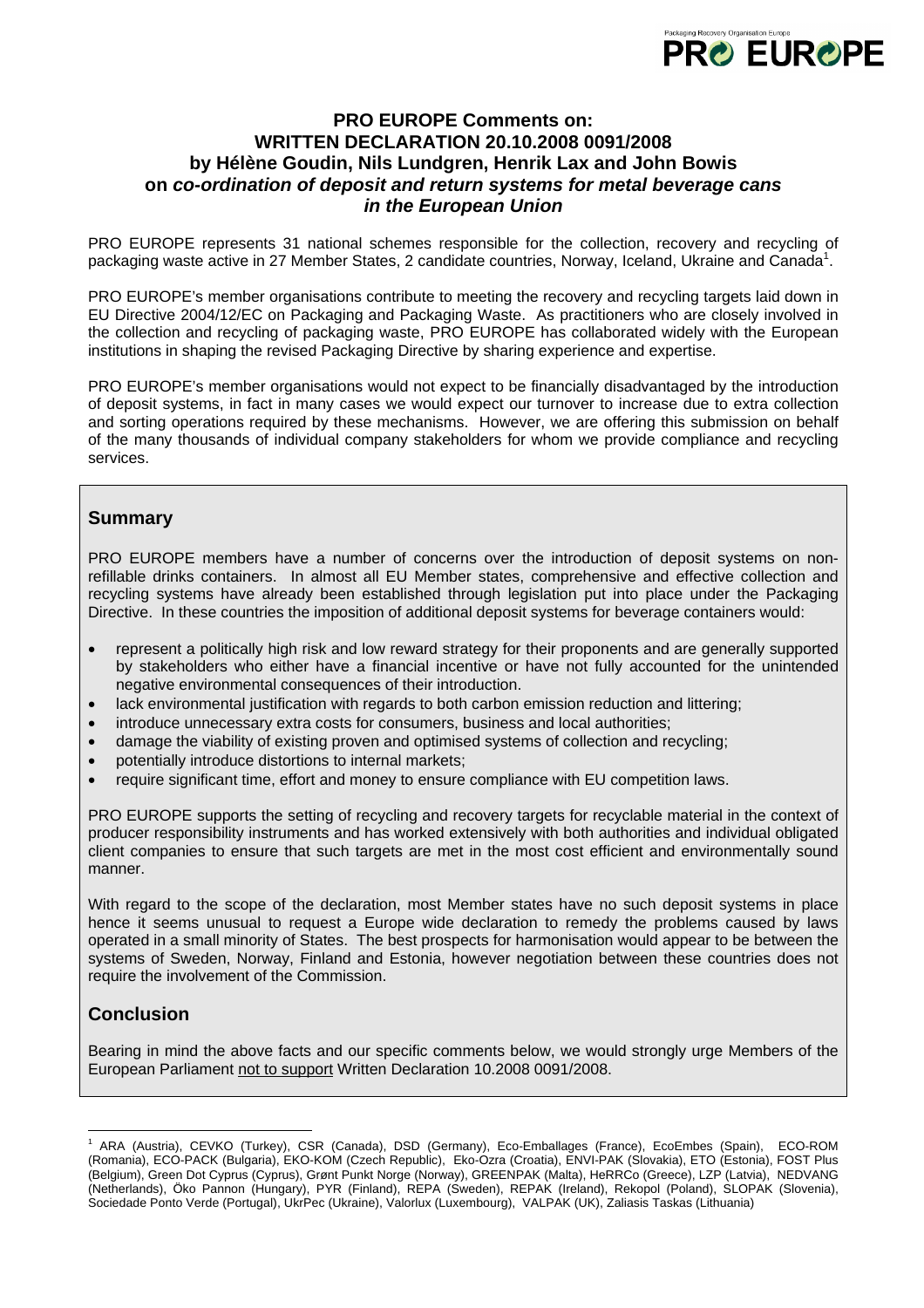PRO EUROPE Comments on: WRITTEN DECLARATION 20.10.2008 0091/2008 by Hélène Goudin, Nils Lundgren, Henrik Lax and John Bowis on co-ordination of deposit and return systems for metal beverage cans in the European Union

# **Specific Comments**

Our comments on the specific points made in written declaration 20.10.2008 0091/2008 are as follows:

### **Statement A:**

*"whereas the Member States of the EU currently do not have a coordinated deposit and return system for metal beverage cans; whereas the existing systems are in most cases incompatible and many countries have no such system at all,"*

### **Statement B:**

*"whereas the Scandinavian countries have had well-developed deposit and return systems for many years;*  whereas the recovery rate is also high in those countries and, in Sweden, as high as 85%; whereas, *however, several other Member States have no deposit and return system at all,"*

### **PRO EUROPE Comment:**

Most Member States do not have deposit systems because they already have well established recycling systems for this material which are more efficient, more effective and do not create barriers to trade.

## arate collection Luxemboy La Sede Sonda e Curador France osit only LOep 124 Spain Austria  $\star$  $\bf{0}$  $10$  $20$ 30 40 50 60 70 80 90 100

### **Table1: Country performance: Metal recycling rates in 2006 (%)**

Source: European Commission data

Almost all<sup>2</sup> EU Member States have systems of collection and recovery for household packaging material, such as metal beverage cans, using selective collection mechanisms operated through household collection, bring banks or using automated separation systems in material recovery facilities. These systems operate efficiently and effectively, achieving high recovery rates at the lowest possible cost to both producers and consumers. Establishing additional deposit systems would not only reduce the effectiveness of existing

<span id="page-1-0"></span> 2 With the exception of Denmark and Finland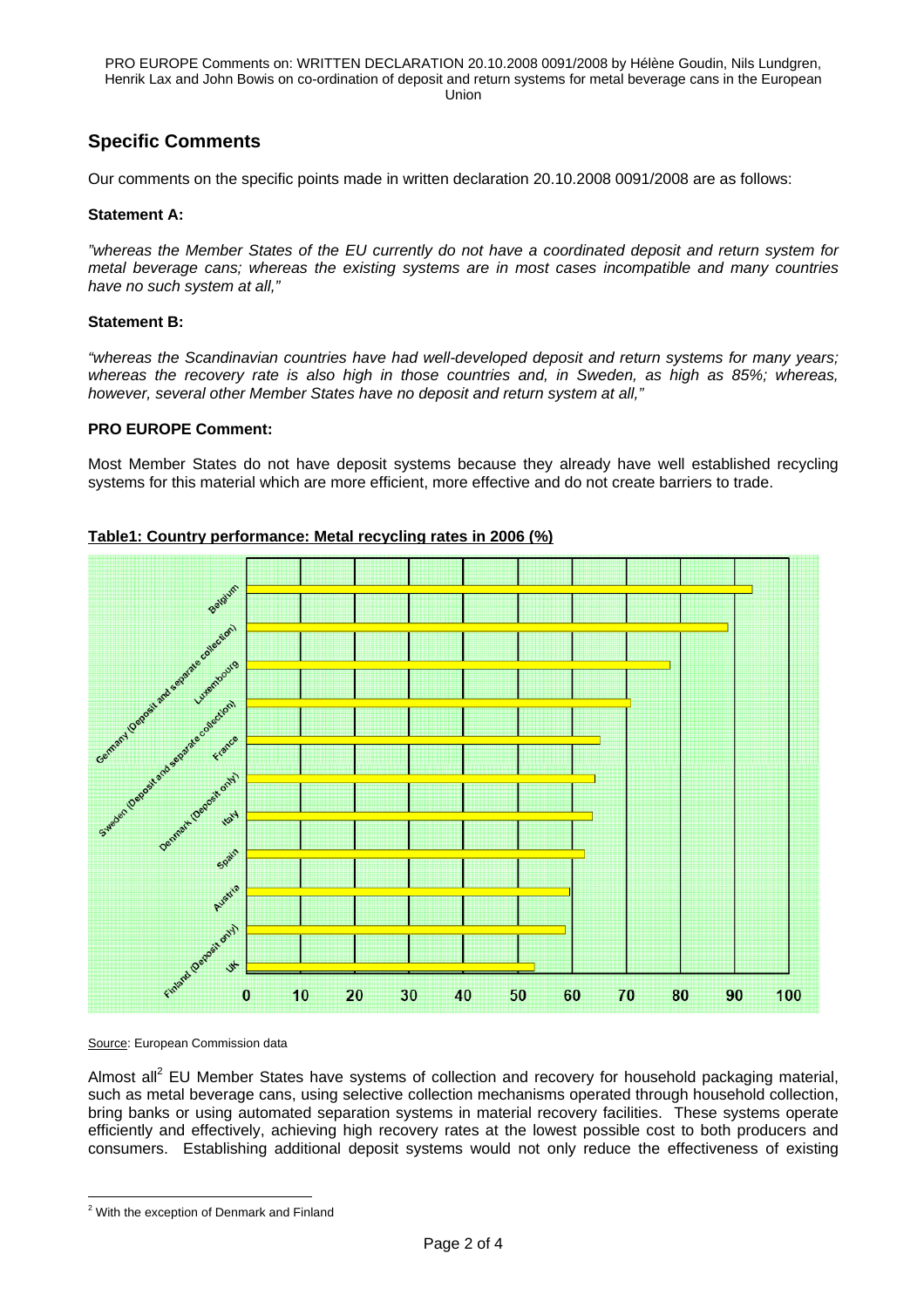PRO EUROPE Comments on: WRITTEN DECLARATION 20.10.2008 0091/2008 by Hélène Goudin, Nils Lundgren, Henrik Lax and John Bowis on co-ordination of deposit and return systems for metal beverage cans in the European

Union

systems, it would also introduce significant additional and unnecessary financial burdens on producers and consumers and cause extra environmental damage.

Deposit systems are less effective at increasing metal recovery rates than selective collection systems despite the perception widespread in the opinion. For example, countries with a deposit, but no selective collection system (Denmark and Finland) are two of the lower performing countries for metal recycling in the EU (see table above). In addition, Germany is the only country with both a deposit and a selective collection system for which reliable data exist on metal recycling rates both before and after the deposit system was introduced - metal recycling rates have decreased since the imposition of the deposit system in Germany.

### **Statement C:**

*"whereas increased cross-border mobility now results in metal cans ending up in countries where they cannot be processed by the national deposit and return system or where there is no such system at all and the cans litter the landscape instead of being recycled,"*

### **PRO EUROPE Comment:**

To suggest that beverage containers purchased in Member States with deposit and return systems which are then consumed in Member States without such systems "cannot be processed" and therefore inevitably "litter the landscape" could be viewed as being rather misleading.

All Member states must comply with the Packaging and Packaging Waste Directive which requires them to achieve high recovery and recycling rates for all packaging materials – including metal cans. For this reason all countries have established systems which include household collection, bring banks or automated separation systems in material recovery facilities to separate different packaging materials for recycling. In addition, most Member states have numerous individual waste recycling receptacles available in many public places where the people are able to selectively deposit their used packaging material to be recycled. There is therefore ample opportunity for consumers to deposit metal cans in receptacles that they can be assured will result in the recycling of their cans in Member States both with and without deposit systems in operation.

On the subject of littering in particular, drink containers including cans, represent a small but highly visible part of all litter and PRO EUROPE would absolutely agree that the elimination of littering is a highly desirable aim. We are aware of much independent research that has been carried out into potential policy initiatives which could effectively tackle the problem of litter. However, although many initiatives are suggested to reduce littering, none of this research recommends the introduction of deposit systems as a universal cure to the problem. In fact the main conclusions from all studies that we are aware of are that consumer education, rigorous enforcement of anti-littering laws and the availability of litter receptacles are the most important factors affecting litter levels. Bearing in mind this large body of research and consequent policy recommendations, we feel that to strongly correlate litter reduction with the introduction of mandatory deposit systems is potentially misleading.

Furthermore, although there is no doubt that the introduction of deposit systems can reduce beverage container litter, their effects on the litter stream as a whole is not totally positive. Firstly, the activities of bin scavengers in public places can have the nett effect of increasing litter since they will frequently empty an entire bin whilst searching for deposit bottles. Secondly, the deposit system does not affect fundamental behaviours, hence although deposit bottles may disappear from the litter stream, littering remains similar to previous levels but with a change of composition.

### **Statement D:**

*"whereas the lack of compatibility between the national deposit and return systems also constitutes an obstacle to trade for producers of metal beverage cans and is a contributory factor in restricting competition on the internal market; whereas it is ultimately the consumer who suffers when metal beverage cans purchased in one Member State cannot be returned against a deposit in another Member State,* 

#### **PRO EUROPE Comment:**